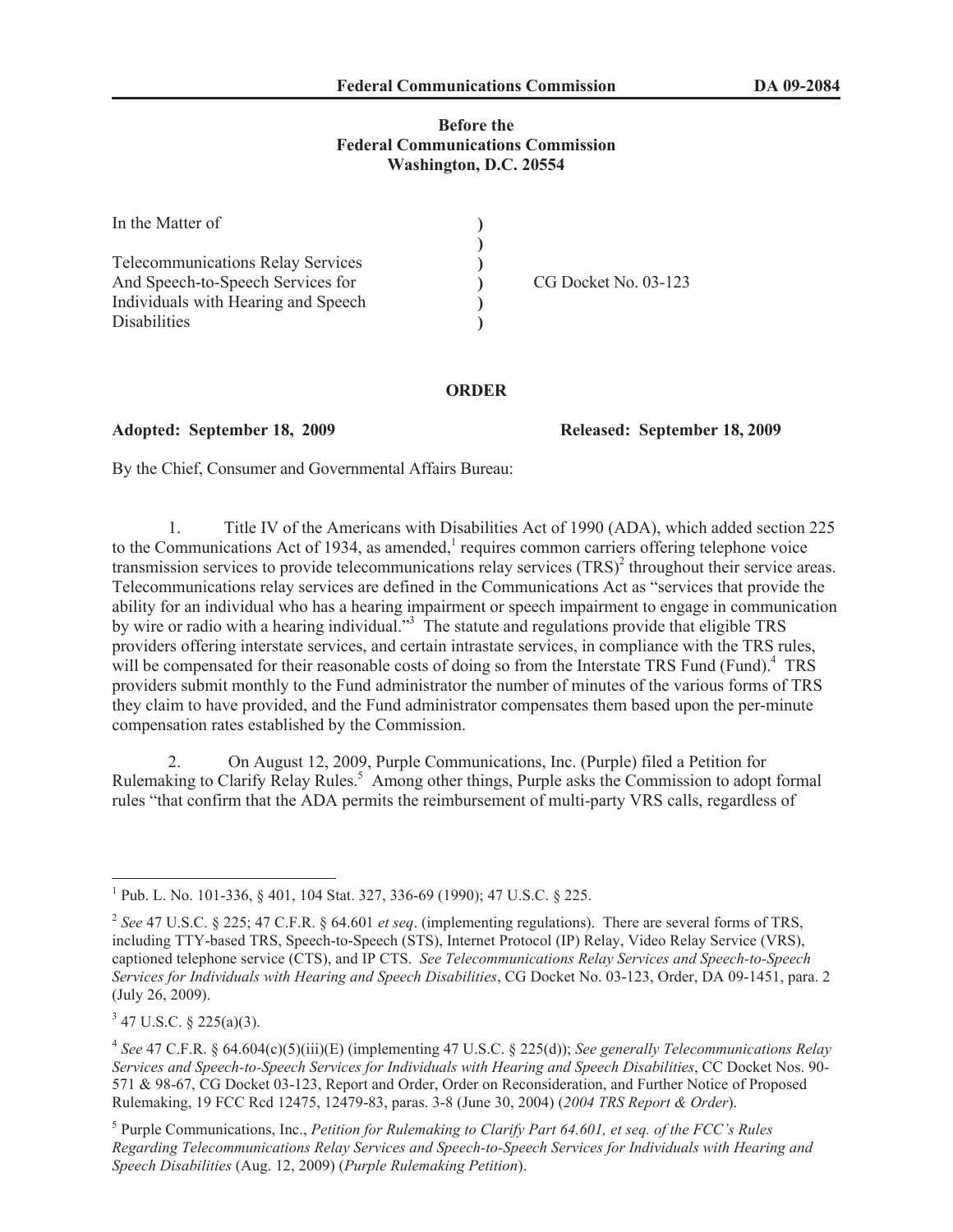whether a hearing individual is on the call,"<sup>6</sup> and to confirm the lawfulness of certain outreach and marketing practices.<sup>7</sup>

3. The Commission's rules provide that petitions for a rulemaking "which are moot, premature, repetitive, frivolous, or which plainly do not warrant consideration by the Commission may be denied or dismissed without prejudice to the petitioner.<sup>38</sup> We dismiss pursuant to this rule Purple's contention that VRS calls among individuals who are deaf or hard of hearing are compensable by the Fund. Purple requests in its instant Petition that we "confirm" that VRS calls not involving a hearing individual are reimbursable under section 225 of the Communications Act. In January 2009, however, nine VRS providers, including GoAmerica (now Purple), filed a petition for declaratory ruling seeking to expand under Title I of the Communications Act the class of services compensable from the Fund.<sup>9</sup> Although the petitioners submitted reasons for doing so, they accepted in the January 2009 filing that the Commission currently does not allow compensation for services that enable individuals who are deaf, hard of hearing, or speech disabled to communicate with each other via VRS.<sup>10</sup> We find that Purple's filing of a petition that contradicts Purple's own arguments in another pending proceeding renders consideration of the inconsistent Petition for a Rulemaking unwarranted on the issue of VRS calls not involving a hearing individual.

4. We take this opportunity to reiterate and emphasize to all providers that VRS calls not involving a hearing individual unambiguously are *not* compensable under current law. Section 225 of the Communications Act defines "telecommunications relay services" as "telephone transmission services that provide the ability for an individual who has a hearing impairment or speech impairment to engage in communication by wire or radio with a hearing individual . . . .<sup>"11</sup> Although Purple asserts that the Commission has been "inconsistent" when discussing whether deaf-only calls are reimbursable,"<sup>12</sup> in accordance with the statute, the Commission has been clear that a call between two VRS users who are both deaf or hard of hearing does not constitute a compensable relay call.<sup>13</sup> In fact, in the recent *IP-Based Relay Numbering Second Report and Order and Order on Reconsideration* cited by Purple,<sup>14</sup> the Commission stated plainly that "point-to-point" calls, *i.e.,* calls that "permit persons with hearing disabilities to communicate directly with each other.<sup>"15</sup> between VRS users are "not relay calls, and thus

 $847$  C.F.R. § 1.401(e).

<sup>10</sup> *Id.* at 12 (asking Commission to issue declaratory ruling to "avoid[]" current situation in which calls between VRS users are not reimbursable).

 $11$  47 U.S.C. § 225(a)(3).

<sup>6</sup> *Purple Rulemaking Petition* at 15.

<sup>7</sup> *Purple Rulemaking Petition* at 11-14 (asking the Commission to adopt rules stating that TRS calls by employees and contractors are compensable); 19-22 (asking Commission to adopt rules confirming the lawfulness of certain outreach and marketing practices).

<sup>9</sup> *See Telecommunications Relay Services and Speech-to-Speech Services for Individuals with Hearing and Speech Disabilities*, CG Docket No. 03-123, Petition for Declaratory Ruling (Jan. 28, 2009).

<sup>12</sup> *Purple Rulemaking Petition* at 14.

<sup>13</sup> *See generally Telecommunications Relay Services and Speech-to-Speech for Individuals with Hearing and Speech Disabilities*, CG Docket No. 03-123, Declaratory Ruling and Further Notice of Proposed Rulemaking, 21 FCC Rcd 5442, at 5447, paras. 11-12 (May 9, 2006); *Telecommunications Relay Services and Speech-to-Speech for Individuals with Hearing and Speech Disabilities*, CC Docket No. 98-67, CG Docket No. 03-123, Order on Reconsideration, 20 FCC Rcd 13140, 13141, para. 3, & 13149-50, para. 19 (July 19, 2005); *2004 TRS Report & Order*, 19 FCC Rcd at 12534, para 154.

<sup>14</sup> *See Purple Rulemaking Petition* at 18-19.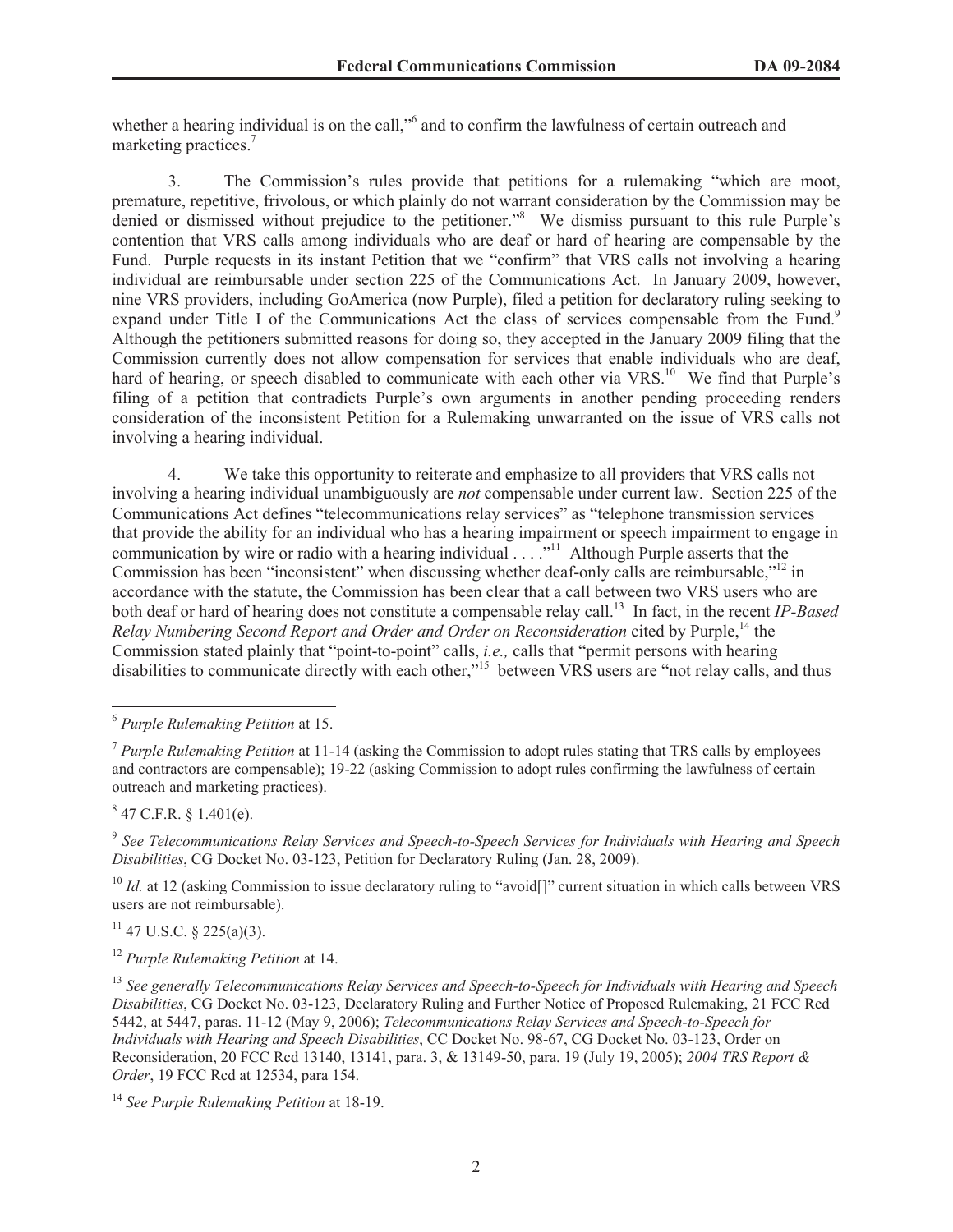are not compensable from the Fund."<sup>16</sup> Indeed, the Commission emphasized that establishing a relay call between two registered VRS users would be "inappropriate."<sup>17</sup> Further, the Commission requires providers to verify whether a user is requesting a point-to-point call before setting up the call, in part to ensure that providers do not establish a relay call in such circumstances. Finally, the definition of VRS in the Commission's rules makes clear that VRS is a service that allows persons with hearing or speech disabilities who use sign language to communicate with voice telephone users.<sup>18</sup> Therefore, there is no Commission decision or rule in which the Commission has held that calls between persons who are deaf or hard of hearing using sign language and a video connection are VRS calls compensable under section 225.

5. We do not address at this time the other issues raised in the *Purple Rulemaking Petition*, including whether certain practices identified in the Petition are "lawful."<sup>19</sup> We note, however, that whether specific conduct may be lawful, including conduct undertaken in the context of a regulated industry like this one, turns not only on the agency's rules but also on applicable criminal and civil statutes. The Commission's rules assume good faith compliance with the Communications Act and the law generally on the part of providers seeking compensation from the Fund and therefore the rules do not establish, for all contexts, the parameters of what may or may not be lawful.<sup>20</sup> Further, certain conduct of the sort described in the *Purple Rulemaking Petition* is currently the subject of a criminal investigation. Therefore, we decline to address the other issues raised in the Petition for Rulemaking, which remain pending.

6. Accordingly, IT IS ORDERED that, pursuant to the authority contained in Section 225 of the Communications Act of 1934, as amended, 47 U.S.C. § 225, and Sections 0.141, 0.361, and 1.401 of the Commission's rules, 47 C.F.R. §§ 0.141, 0.361 & 1.401, this *Order* IS hereby ADOPTED.

7. IT IS FURTHER ORDERED that the *Purple Rulemaking Petition* IS DISMISSED IN PART to the extent provided herein.

8. IT IS FURTHER ORDERED that this *Order* be effective upon release.

9. To request materials in accessible formats (such as braille, large print, electronic files, or audio format), send an e-mail to fcc504@fcc.gov or call the Consumer & Governmental Affairs Bureau at (202) 418-0530 (voice) or (202) 418-0432 (TTY). This *Order* can also be downloaded in Word and Portable Document Formats (PDF) at http://www.fcc.gov/cgb/dro/trs.html#orders.

<sup>16</sup> *Id.* at 820, para. 65; see also id. at 821, para. 66 ("point-to-point communication between registered VRS users is not 'telecommunications relay service' as defined in section  $225$ ") (citing section  $225(a)(3)$  of the Act).

<sup>15</sup> *Telecommunications Relay Services and Speech-to-Speech Services for Individuals with Hearing and Speech Disabilities; E911 Requirements for IP-Enabled Service* Providers, CG Docket No. 03-123, WC Docket No. 05-196, Second Report and Order and Order on Reconsideration, 24 FCC Rcd 791, 793, para. 3 (Dec. 19, 2008) (*IP-Based Relay Numbering Second Report and Order and Order on Reconsideration*).

<sup>17</sup> *Id.* at 820, para. 65.

<sup>&</sup>lt;sup>18</sup> 47 C.F.R. § 64.601(a)(26). In arguing that VRS calls among individuals who are deaf or hard of hearing are compensable from the Fund, Purple cites several Commission items that refer to TRS enabling persons with a hearing or speech disability to communicate with persons "who may or may not have such disabilities." *Purple Rulemaking Petition at 14 n. 48.* At no time, however, in the Commission's discussions of VRS has it stated that VRS is anything other than a call between a person using ASL and a hearing person. To the contrary, as noted above, it has consistently stated that VRS calls between persons with hearing disabilities are not compensable.

<sup>19</sup> *Purple Rulemaking Petition* at 19-22; *see generally* note 6, *supra.*

<sup>20</sup> *See Publix Network Corporation; Customer Attendants, LLC; Revenue Controls Corporation; Signtel, Inc.; and Focus Group, LLC,* EB Docket No. 02-149, Order to Show Cause and Notice of Opportunity for Hearing, 17 FCC Rcd 11487 (2002)*.*